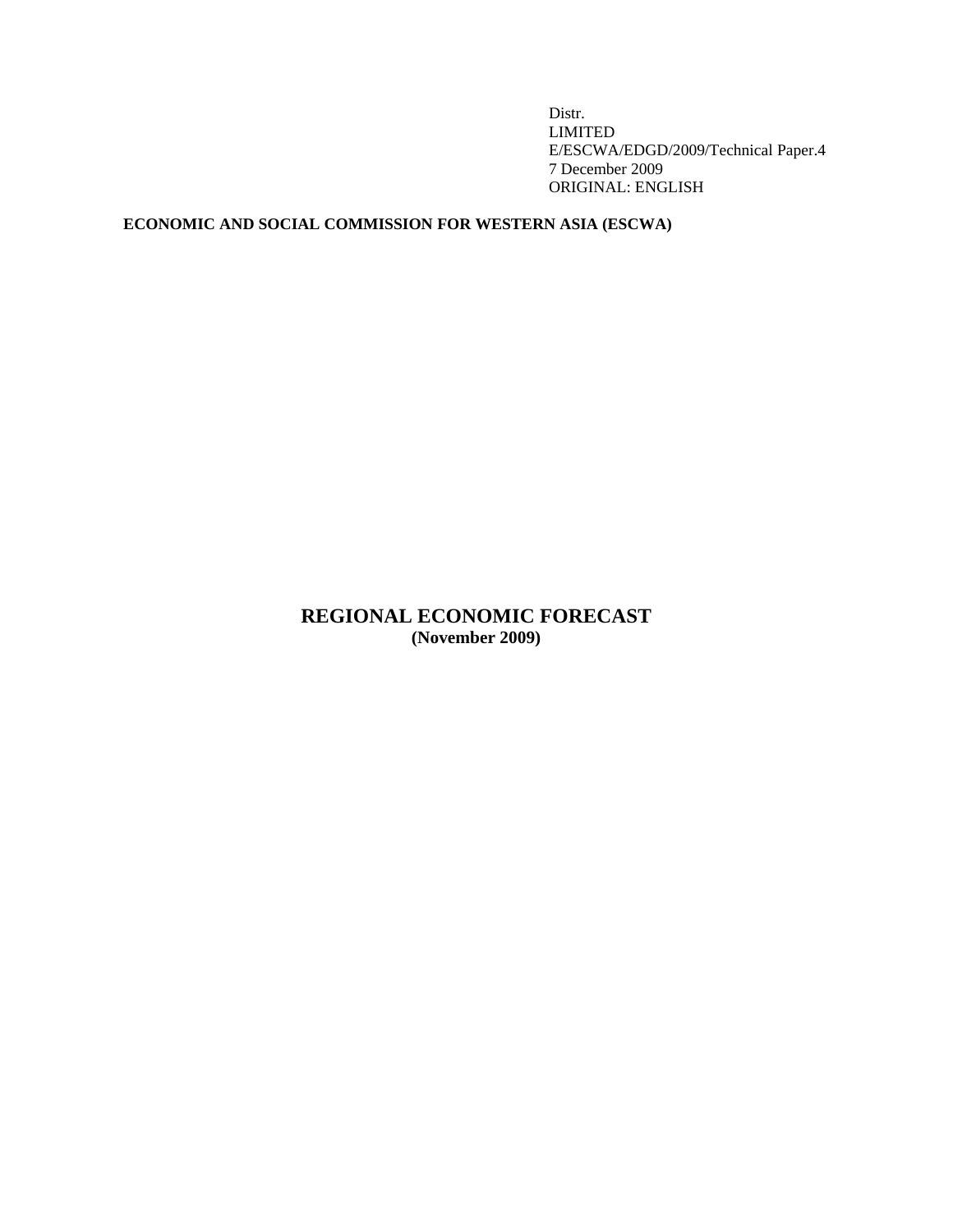The designations employed and the presentation of the material in this publication do not imply the expression of any opinion whatsoever on the part of the Secretariat of the United Nations concerning the legal status of any country, territory, city or area or of its authorities, or concerning the delimitation of its frontiers or boundaries.

Mention of commercial names and products does not imply the endorsement of the United Nations.

 The opinions expressed in this technical paper are those of the authors and do not necessarily reflect the views of the United Nations Secretariat.

This document has been reproduced without formal editing.

09-0525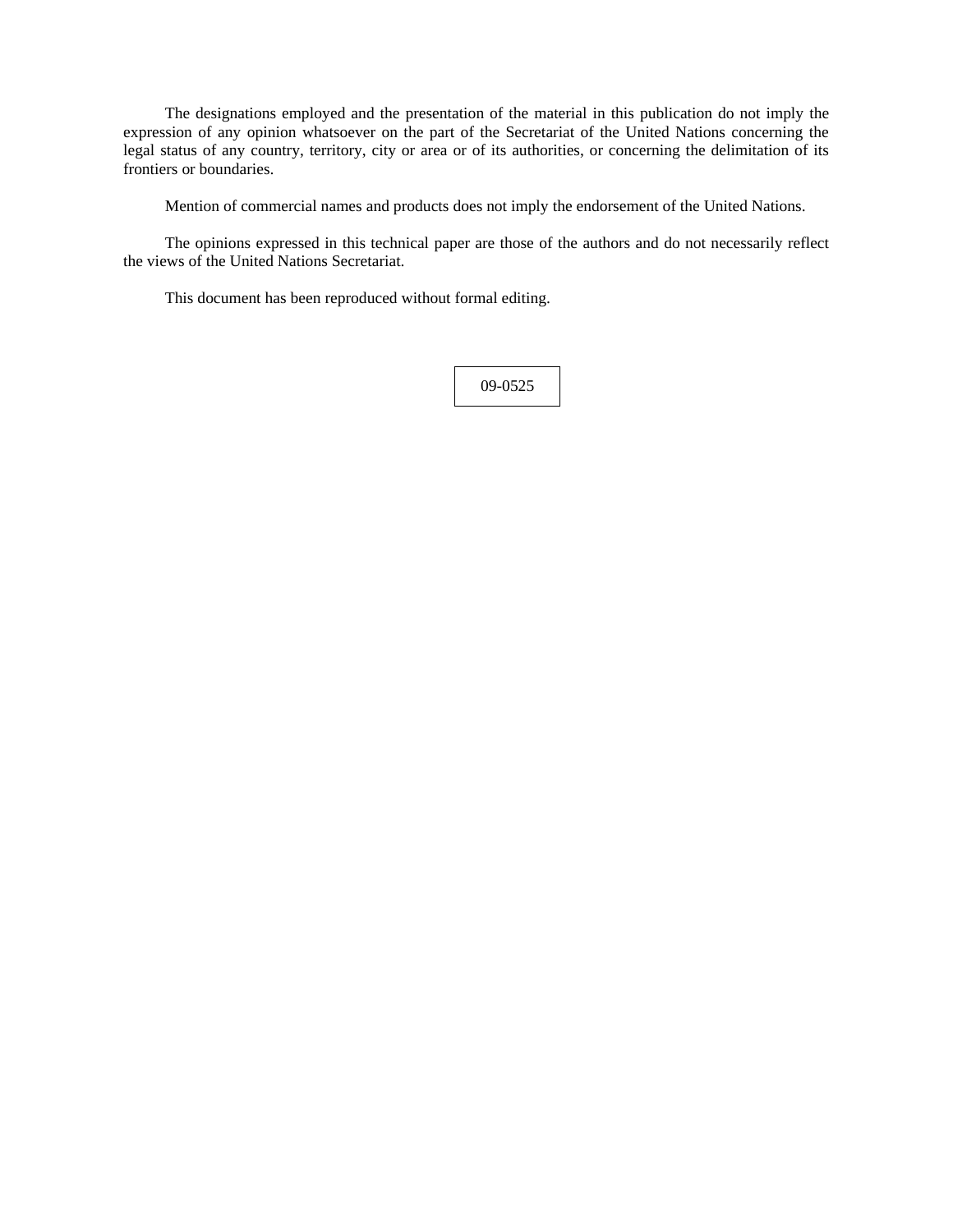## **CONTENTS**

# *Page*

| Chapter |                       |        |
|---------|-----------------------|--------|
|         |                       |        |
| H.      |                       |        |
|         |                       | 5<br>6 |
| III.    |                       |        |
|         | <b>LIST OF TABLES</b> |        |

| ۷. |  |
|----|--|

## **LIST OF FIGURES**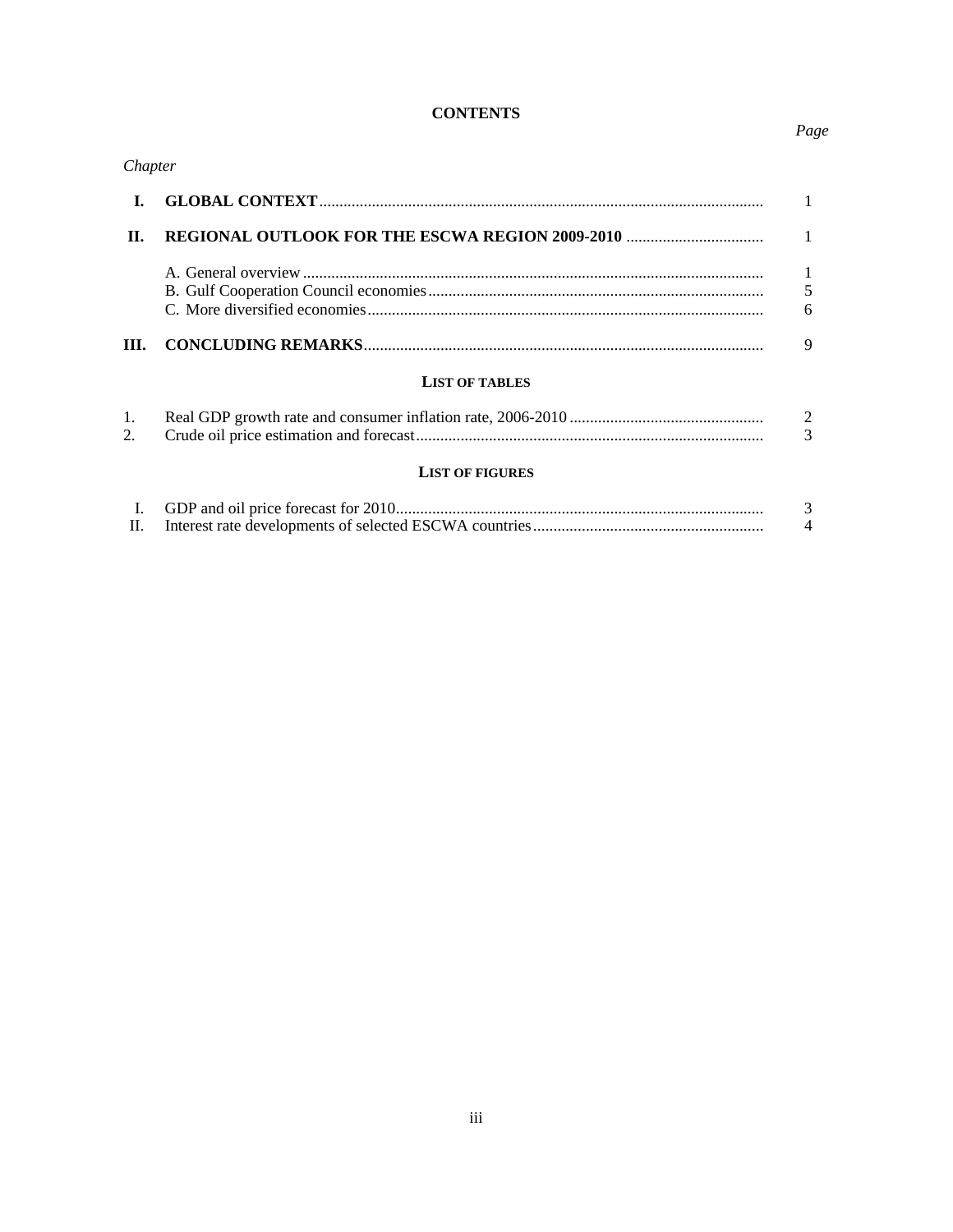### **I. GLOBAL CONTEXT**

 After the sharp and abrupt downturn of economic activities observed since the third quarter of 2008, the world economy started to show a sign of improvement in the second quarter of 2009. The phase of credit crisis of the global financial crisis was promptly stabilized by the second quarter of 2009 by which the US dollar money markets and the world stock market have shown a sign of recovery. Rapid inventory adjustments and other cost control measures at the corporate level of the world economy contributed to the recovery in terms of growth rate. Active fiscal and monetary measures that were taken by major economies have also contributed to sustain the global demand. Moreover, and most notably, the resilient positive economic growth in developing countries, particularly in China and India, sustained the world demand level from collapsing further. The global imbalance that was represented particularly by a significantly high level of current account deficits of the United States started to narrow.

 The world economy can be discerned to be on a recovery path. This recovery is happening slowly, however, and the world economy is still fragile. Despite active fiscal measures, the United States, the European Union and Japan fell into a state of deflation. The declining price level could be beneficial as it may contribute to improving income in real terms. However, the declining price level indicates a weak state of domestic demand, despite active expansionary fiscal and monetary measures taken in those countries. Moreover, the decline in the general price level represents a decline in the nominal wage level. The consistently rising unemployment rates in the major developed countries indicate the absence of negotiation on the side of labour. The prompt cost adjustment measures, which include substantial layoffs, could indeed contribute to an improvement in the growth rate, but this type of recovery can only be achieved at the cost of a high unemployment rate. Furthermore, the declining general price level may increase the debt burden in real terms for commercial banks, business entities and households.

 The resilience of developing countries, including the member countries of the Economic and Social Commission for Western Asia (ESCWA), becomes apparent through the prompt policy responses of policymakers to the initial phase of the global financial crisis. However, several risk factors remain due to the fragile condition of the present recovery of the world economy, which is dependent on: (i) a smooth balance sheet adjustment of major economic actors; (ii) a recovery of asset prices, particularly of real estate; and (iii) a significant reduction of unemployment that is most crucial to stabilize the world demand growth.

#### **II. REGIONAL OUTLOOK FOR THE ESCWA REGION 2009-2010**

#### A. GENERAL OVERVIEW

 As the world economy indicated a recovery from recession throughout the second and third quarters of 2009, the economic sentiment of the ESCWA region has improved from pessimism to cautious optimism. In the region where the major crude oil exporters are located, the strong recovery of crude oil prices, at around US\$65 to 70 per barrel in the second and third quarters of this year, contributed to an optimistic projection. Moreover, several worst-case scenarios have not happened at the present phase of the global financial crisis. A balance-of-payment crisis and associated currency devaluation did not materialize even in the countries where the current account positions were weak. The once feared reverse mass migration of expatriate workers from the member countries of the Gulf Cooperation Council  $(GCC)^{1}$  did not take place.

 $\frac{1}{1}$  $<sup>1</sup>$  The ESCWA region consists of two sub-regional groupings: (a) GCC countries stands for the Council's member countries,</sup> namely, Bahrain, Kuwait, Oman, Qatar, Saudi Arabia, and the United Arab Emirates; and (b) the more diversified economies (MDEs) for the rest of the ESCWA members, namely, Egypt, Iraq, Jordan, Lebanon, Palestine, the Sudan, the Syrian Arab Republic and Yemen.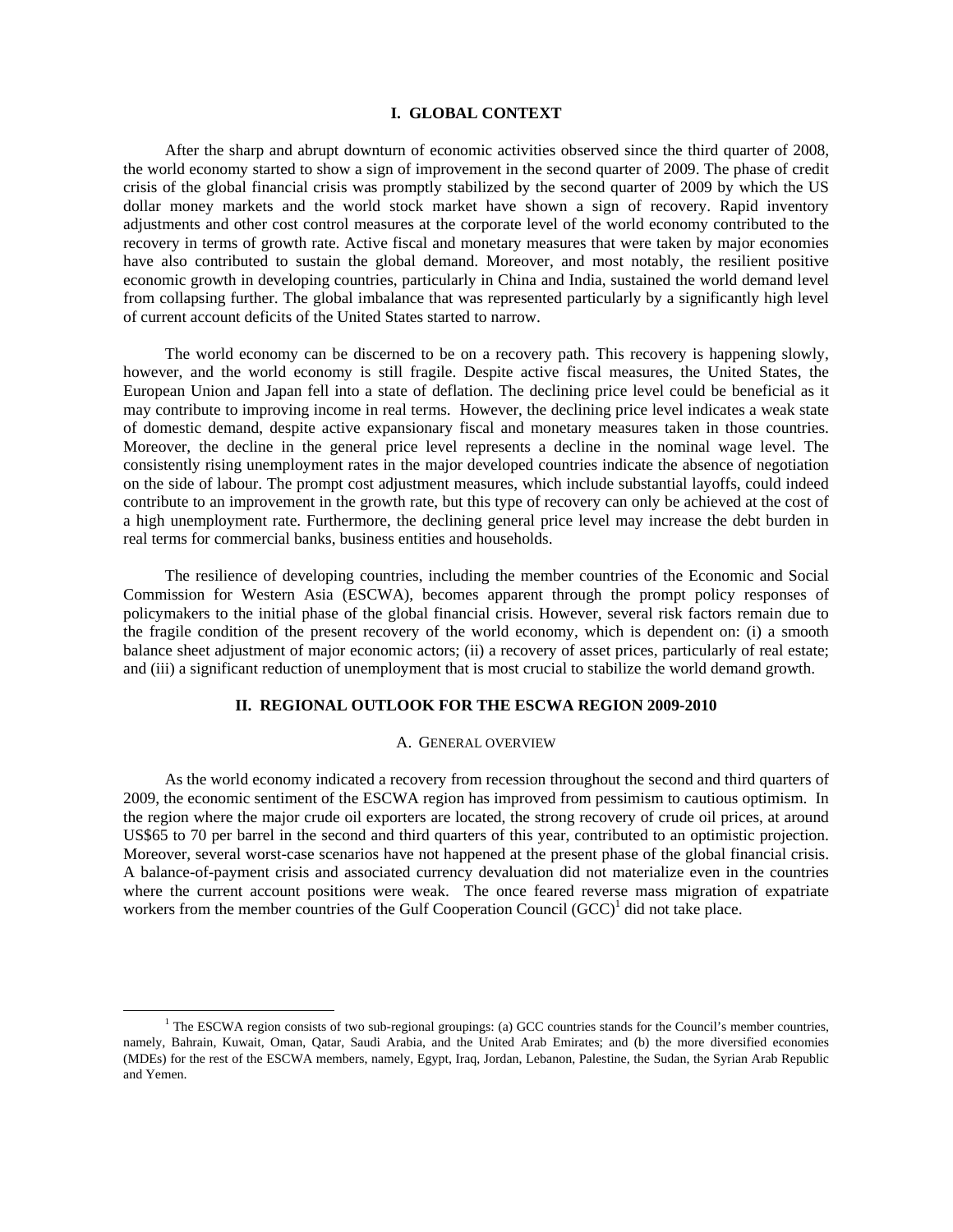The monetary authorities in the region successfully defended the respective banking sector from the global financial crisis of the fourth quarter of 2008. The fiscal authorities in the region successfully took an active stance to cushion the impact from the global recession. The region's strategic geographical location has been re-approved in the efficiency drive of international investors and traders. The average real gross domestic product (GDP) growth for 2009 for the region is estimated to be at 1.4 per cent, compared to 5.8 per cent in 2008. The forecast for 2010 is at 4.3 per cent (table 1). The recovery of both external as well as domestic demand with the support of active fiscal measures is expected to lead the recovery. The average crude oil price in the Reference Basket of the Organization of the Petroleum Exporting Countries (OPEC) is forecasted for 2010 between US\$45.6 and US\$83.2 per barrel, with a median forecast of US\$63.7 per barrel (table 2). Against the median forecast, the oil export revenue in the region is forecasted to recover with a positive growth of 9.6 per cent in 2010, after having contracted by 38.0 per cent in 2009.

|                                 | Real GDP growth rate |      |                      |                      |                | Consumer inflation rate |      |      |                      |                |  |
|---------------------------------|----------------------|------|----------------------|----------------------|----------------|-------------------------|------|------|----------------------|----------------|--|
| Country/Area                    | 2006                 | 2007 | $2008^{\frac{a}{2}}$ | $2009^{\frac{b}{2}}$ | $2010^{\circ}$ | 2006                    | 2007 | 2008 | $2009^{\frac{b}{2}}$ | $2010^{\circ}$ |  |
| Bahrain                         | 6.7                  | 8.4  | 6.3                  | 2.8                  | 3.6            | 2.1                     | 3.3  | 3.5  | 2.5                  | 3.6            |  |
| Kuwait                          | 5.2                  | 4.4  | 6.3                  | $-1.2$               | 4.1            | 3.0                     | 5.5  | 10.6 | 3.5                  | 4.7            |  |
| Oman                            | 6.0                  | 7.7  | 7.8                  | 2.4                  | 3.5            | 3.4                     | 5.9  | 12.4 | 4.5                  | 3.2            |  |
| Qatar                           | 12.2                 | 9.5  | 16.4                 | 8.9                  | 12.5           | 11.8                    | 13.8 | 15.0 | $-1.4$               | 4.1            |  |
| Saudi Arabia                    | 3.1                  | 3.3  | 4.4                  | $-0.8$               | 3.1            | 2.2                     | 4.1  | 9.9  | 4.5                  | 4.0            |  |
| United Arab Emirates            | 9.4                  | 5.2  | 7.4                  | $-1.5$               | 3.8            | 9.3                     | 11.1 | 12.3 | 1.5                  | 4.2            |  |
| GCC countries $\frac{d}{ }$     | 5.3                  | 4.5  | 6.1                  | $-0.2$               | 3.9            | 4.3                     | 6.3  | 10.7 | 3.4                  | 4.1            |  |
| Egypt <sup>e/</sup>             | 7.1                  | 7.2  | 4.7                  | 4.5                  | 5.5            | 7.6                     | 9.5  | 17.1 | 10.5                 | 11.0           |  |
| Iraq                            | 6.2                  | 5.0  | 7.5                  | 5.2                  | 6.1            | 53.2                    | 30.8 | 2.8  | 3.5                  | 6.1            |  |
| Jordan                          | 8.0                  | 8.9  | 7.9                  | 2.8                  | 3.0            | 6.3                     | 4.7  | 13.9 | 1.7                  | 4.5            |  |
| Lebanon                         | 0.0                  | 7.5  | 6.2                  | 4.8                  | 3.1            | 1.5                     | 6.7  | 10.0 | 1.5                  | 3.9            |  |
| Palestine                       | $-8.3$               | 0.6  | $-1.7$               | $-1.0$               | 0.5            | 3.8                     | 2.7  | 9.8  | 1.5                  | 3.0            |  |
| The Sudan                       | 10.0                 | 10.2 | 6.0                  | 4.5                  | 5.0            | 7.2                     | 8.1  | 14.9 | 9.5                  | 9.0            |  |
| Syrian Arab Republic            | 5.2                  | 6.3  | 4.8                  | 2.5                  | 3.5            | 10.0                    | 4.5  | 15.2 | 3.7                  | 5.0            |  |
| Yemen                           | 3.8                  | 4.4  | 4.7                  | 2.0                  | 4.8            | 10.8                    | 7.9  | 19.0 | 4.2                  | 11.5           |  |
| $MDEs^{\underline{d}}$          | 5.9                  | 6.8  | 5.3                  | 4.1                  | 4.9            | 14.2                    | 11.5 | 13.8 | 7.1                  | 8.5            |  |
| Total ESCWA region <sup>d</sup> | 5.5                  | 5.3  | 5.8                  | 1.4                  | 4.3            | 7.9                     | 8.2  | 11.9 | 4.8                  | 5.7            |  |

TABLE 1. REAL GDP GROWTH RATE AND CONSUMER INFLATION RATE, 2006-2010 (*Annual percentage change*)

 *Source:* National sources unless stated otherwise.

a/ The estimated figures for Kuwait, Oman, Qatar, Iraq, Lebanon, Palestine and Syrian Arab Republic as of 31 October 2009.

b/ October 2009 estimations.

c/ October 2009 forecasts.

 $\frac{d}{dt}$  Figures for country groups are weighted averages, where weights for each year are based on GDP in 2000 constant prices.

 e/ For the GDP growth rate of Egypt, the figures are for the country's fiscal year which starts in July of the year and ends in June of the following year.

 However, downside risks remain. The crude oil price level is discerned to be fragile as it has been mainly supported by the significant reduction of the OPEC production quota and the compliance of its member countries. Moreover, despite the establishment of a firm price range around US\$70 per barrel of crude oil since the second quarter of 2009, the demand for such fuel products as gasoline, naphtha and heating oil remained weak. A prolonged low refining margin may affect the price of crude oil in 2010. Commercial banks in the region have weathered the global liquidity crisis, but the issue has been shifted to the problem of liquidity at business entities and households for which a sufficient level of liquidity may not be transferred. A low level of liquidity circulation can depress the level of asset price that may force commercial banks into another series of balance sheet adjustments. In fact, the property prices in the region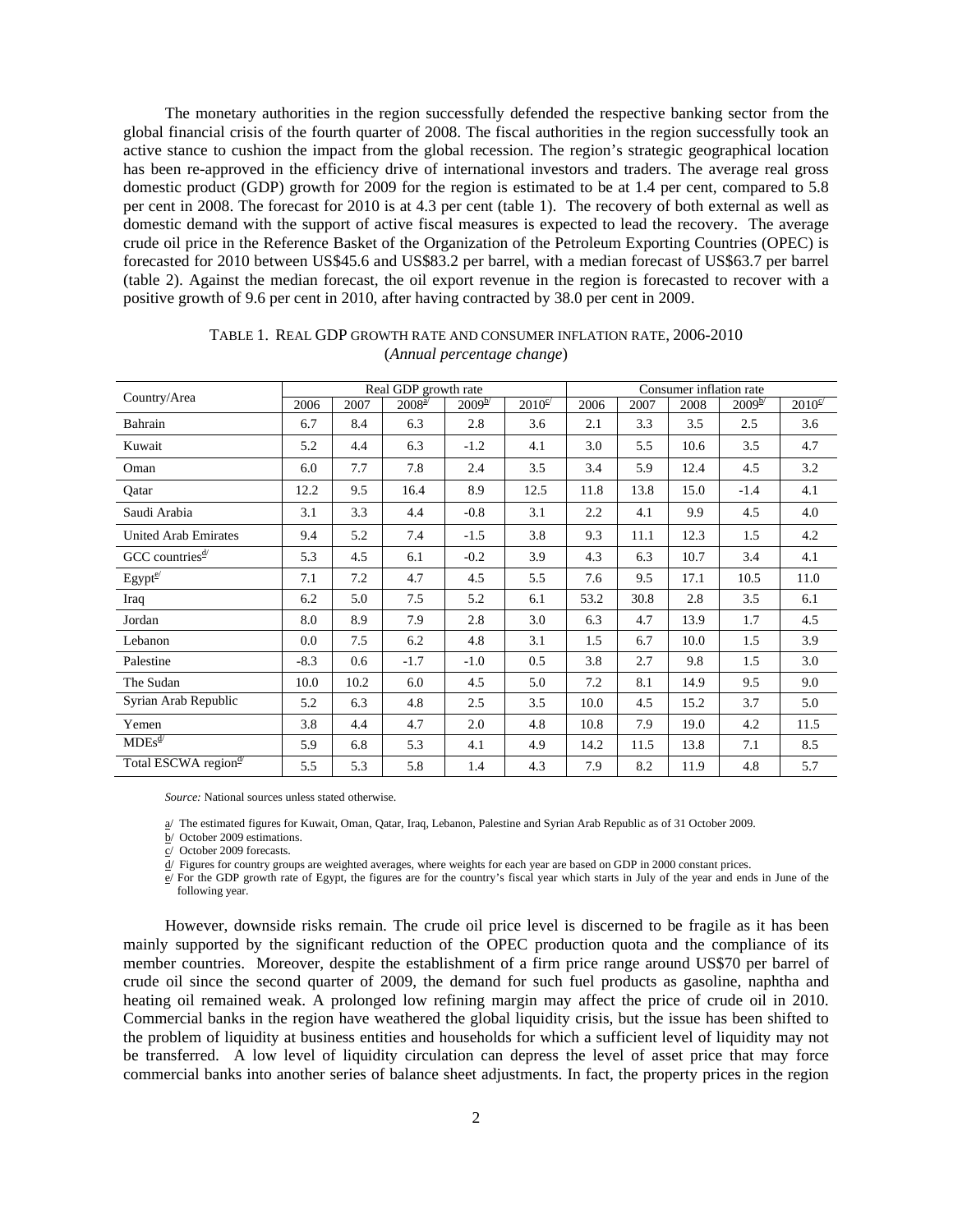are still weak and fragile, and a strong recovery in 2010 is not assured albeit forecasts of the region's economic recovery.

|      |         |         | Annual  | Forecasted annual average for 2010 |        |        |  |  |
|------|---------|---------|---------|------------------------------------|--------|--------|--|--|
|      | Minimum | Maximum | average | Lower                              | Median | Higher |  |  |
| 2008 | 33.36   | 140.73  | 94.45   |                                    |        |        |  |  |
| 2009 | 38.14   | 78.0    | 60.50   |                                    |        |        |  |  |
| 2010 |         |         |         | 45.6                               | 63.7   | 83.2   |  |  |

TABLE 2. CRUDE OIL PRICE ESTIMATION AND FORECAST (*OPEC Reference Basket: US dollars per barrel*)

*Source*: OPEC for 2008. Figures for 2009 and 2010 are forecasts as of the end of October 2009.

**Figure I. GDP and oil price forecast for 2010** 



 Meanwhile, the consumer price inflation was peaked out in the second half of 2008. As a general trend, the rate of consumer inflation has declined since, and rapidly in several countries. It has not been shown in official statistics, but policymakers in several countries also mentioned a possibility of deflation in 2009 and 2010. The rapid decline in the consumer inflation rate has been led by the price of food and property rentals, which were the factors that led a historically high consumer inflation rate in 2008. The anticipated second-round effect of the inflation pressure of 2007-2008 did not materialize. The upward wage adjustments, particularly in the public sector in 2007-2008, did not influence general price levels to the extent expected. Traditionally, the region had experienced a low-inflation regime and the present trend may point to the convergence into the historical trend. The consumer inflation rate, on average, is estimated at 4.8 percent for 2009, compared to 11.9 per cent in 2008. The forecast for 2010 is at 5.7 per cent (see table 1).

 The current account balance of the countries in ESCWA region is deteriorating, even though it has not been a threat to respective growth performance at the end of the third quarter of 2009. In the GCC member countries, the moderate growth in domestic demand pinned the import level from declining while the decline in crude oil prices from the level of 2008 caused a substantial decrease in the export level. The weak global asset markets contributed to a weak income account surplus in spite of highlighted activities of sovereign wealth funds. The current account surplus of the GCC member countries is estimated to decline sharply in 2009. In the two non-oil-exporting countries in the region, namely Jordan and Lebanon, the current account position is estimated to deteriorate further. However, the deterioration of current account positions was supported by the strong capital account positions well into 2009.

 The exchange rates of the ESCWA countries stayed stable as of the end of the third quarter of 2009. A sign of fragility has been observed in Yemen, whose national currency was depreciated against the US dollar at 2.5 percent since the start of the year. Despite the decision at the  $29<sup>th</sup>$  GCC Summit in December 2008, the target to create a GCC currency union by January 2010 has been challenged from the outset as the United Arab Emirates opted not to participate in the currency union from its inception. Oman had already made the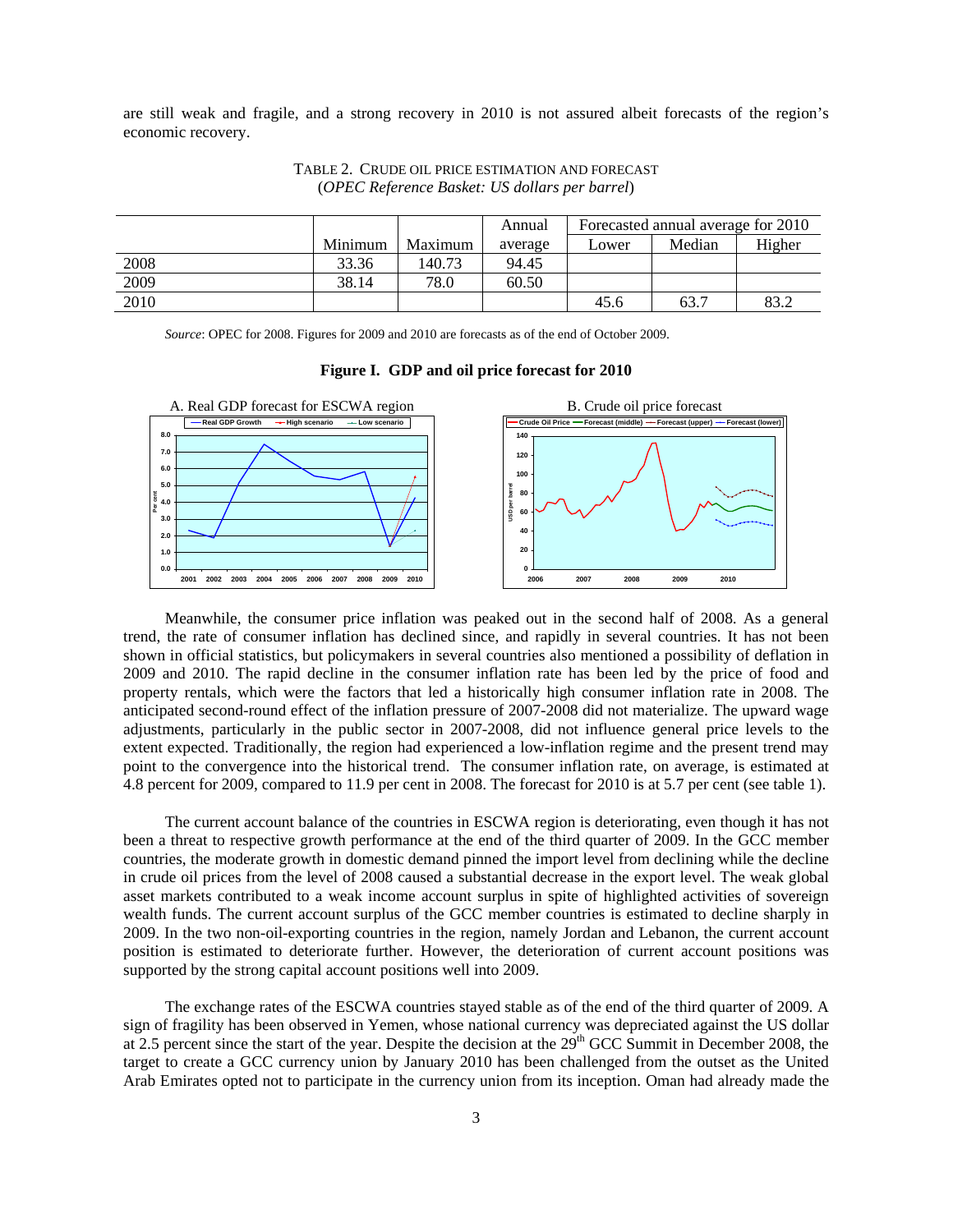same decision in 2006. Policymakers in the GCC have indicated a phased introduction of the currency union, considering the balance between technical feasibility and the potential economic merit of the creation of the currency union that was highlighted in the course of the global financial crisis.

 Extreme troubles with the balance of payments are likely to be averted in most ESCWA countries in 2010, albeit a potential vulnerability remaining for those countries with a weak current account position. For Egypt, Jordan, and Lebanon, the high level of foreign reserves will help offset a contingency of external shock. For the Sudan and the Syrian Arab Republic, an orderly restriction on foreign currency transaction will keep the stability. Yemen's current account position will be improved through the export of liquefied natural gas (LNG) that initiated its shipping in November 2009.

 A series of reduction in policy interest rates has been observed in the region since October 2008 (see figure II.B) together with the reduction in the reserve requirements of commercial banks and the provision of extra liquidity facilities. The funding liquidity stayed relatively tight in Kuwait and the United Arab Emirates as their interbank money market rates hovered above the US dollar LIBOR<sup>2</sup> since August 2008 (figure II.A). Historically, the rates had been at the same level as the US dollar LIBOR. Nevertheless, the banking sector in the region successfully weathered the funding liquidity crisis by the third quarter of 2009, and attention of monetary authorities was shifted from the issue of funding liquidity to the issue of balance sheet adjustments of commercial banks and businesses. The support of balance sheet adjustments of commercial banks has been continued, mostly notably through the rapid responses in GCC countries.

#### **Figure II. Interest rate developments of selected ESCWA countries**





*Sources*: Central Bank of Kuwait, NBD Emirates, British Bankers Association.







*Sources*: Central banks of Egypt and the United Arab Emirates and Saudi Arabian Monetary Agency.

 Fiscal response to the global financial crisis varied among countries. For the fiscal year covering 2009, an expansionary fiscal stance has been sought particularly by GCC countries, backed by the sizeable fiscal surpluses accumulated since 2002. In the latest GCC countries' budget formation, infrastructure investment, health and education, and social provisions were emphasized. Fiscal stances have been more cautious in the non-oil-exporting countries in the region, namely Jordan and Lebanon, which faced weak revenue prospects and public debt constraints. Despite the importance of fiscal stimulus as the key to safeguard economic growth from the aftermath of the financial crisis, the countries in the ESCWA region are facing: (i) a voluntary fiscal constraint of the culture of fiscal prudence (mostly in GCC countries); and (ii) an actual fiscal constraint in need of additional international support for their contribution to the fiscal stimulus at global level (MDEs).

 $\overline{\phantom{a}}$ <sup>2</sup> London Interbank Offered Rate (LIBOR).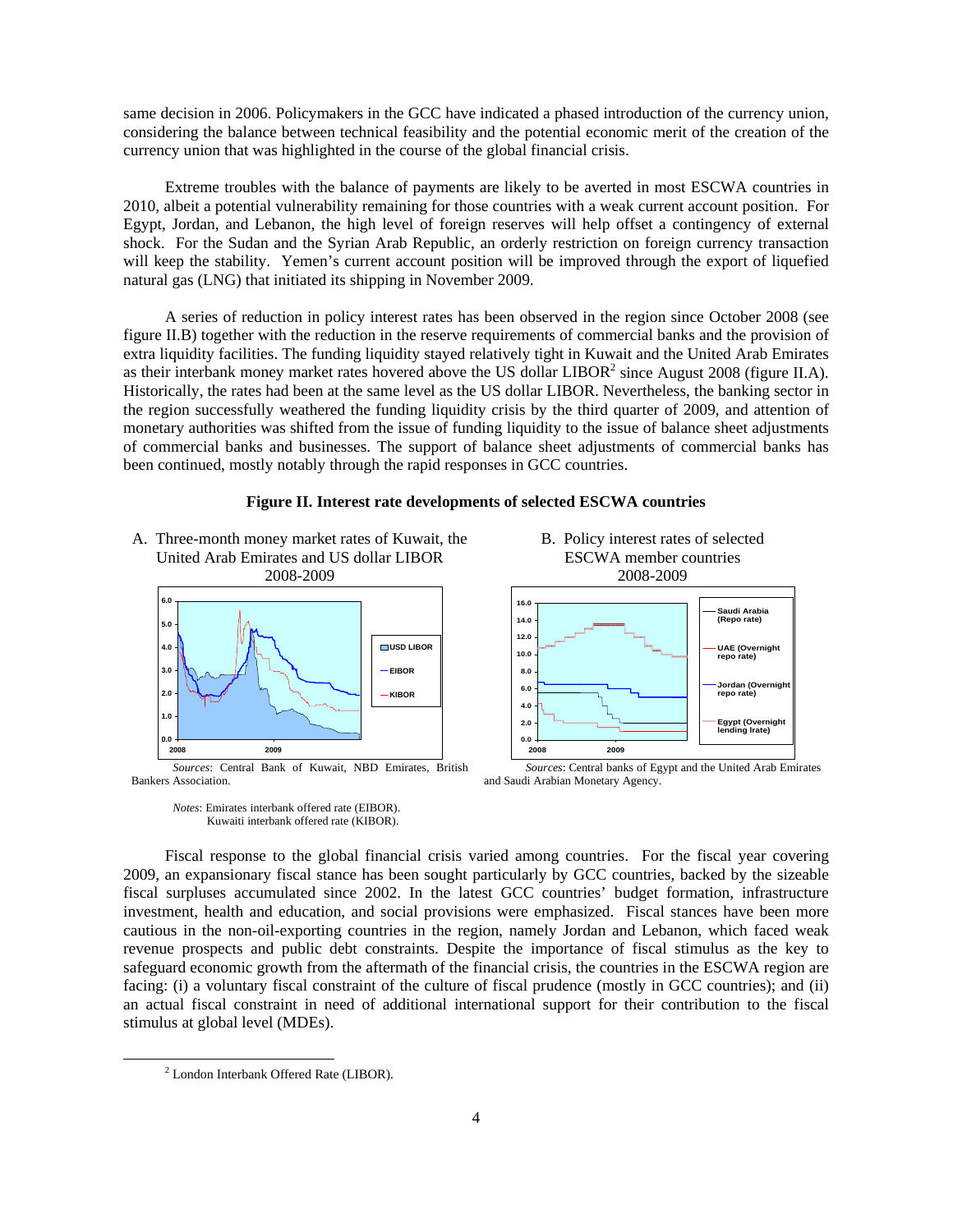#### B. GULF COOPERATION COUNCIL ECONOMIES

 In the GCC member countries, despite the weak performance of stock markets and the real estate sector, the delay in private sector projects, and the rapid decline in commercial and residential rental prices, a considerable portion of economic actors and policymakers in the subregion still regarded economic fundamentals as sound. This optimism is a crucial drive for forward-looking behaviour of consumption and investment. For 2009, GCC countries are estimated to mark a contraction of 0.2 per cent in real GDP on average. This weak estimation is mainly due to the prompt compliance to the significant cut in the production quota of OPEC member countries in the subregion, namely Kuwait, Qatar, Saudi Arabia and the United Arab Emirates. Due to the readiness of fiscal authorities to provide fiscal support, domestic demand in the subregion is not estimated to shrink in parallel with the GDP estimates. It is the component of significant reduction in net exports that caused the real GDP estimation. Non-OPEC member countries in the subregion are estimated to show a more modest decline in growth performances in 2009. Resilient business and consumer confidence has been observed in the GCC economies despite pockets of weakness in certain sectors of the economy, particularly the real estate sector. The prospects for 2010 depend on: (i) a recovery of external demand and crude oil prices; (ii) a continuous active fiscal stance; and (iii) a smooth balance sheet adjustment of economic actors, particularly commercial banks, business entities and households. The forecast of real GDP growth of GCC economies for 2010 is at 3.9 per cent.

 Qatar marked an exceptional position with its estimated GDP growth of 8.9 per cent in 2009. Continuous investment activities in its energy sector and urban infrastructure sustained a high GDP growth level. Moreover, its position as the world largest LNG exporter contributed to maintaining its margin in net exports. The growth for 2010 is forecasted at 12.5 per cent, counting on continuing active investment activities, strong net exports and active support for the balance sheet adjustments of commercial banks. A rapid fall in the general price level is observed, where consumer inflation rate is estimated at -1.4 per cent in 2009, compared to 15.0 per cent in 2008. This fall in the price level has been led by food and rental price. A recovery in domestic demand is forecasted to raise the inflation rate in 2010, with the forecast at 4.1 per cent.

 Kuwait, Saudi Arabia and the United Arab Emirates are estimated to experience a contraction in GDP growth in 2009. However, as it is noted, the contraction has not been caused by the weak domestic demand but by the reduction in their oil production under the OPEC production quota. Kuwait is estimated to mark a contraction of GDP growth at 1.2 per cent in 2009. In addition to the reduction of the crude oil production level, the weak refinery margin for fuel products and the declined profit level of the financial sector contributed to the growth performance. The effect of the fiscal measure taken in April 2009 is expected to show by the fourth quarter of 2009 and into 2010. A resumption of active investment in the energy sector and the sustained domestic demand growth is forecasted for 2010 with a 4.1 per cent growth in real GDP rate. Kuwait has also experienced a rapid fall in the general price level, but not to the extent of Qatar. The consumer inflation rate is estimated at 3.5 per cent in 2009, compared to 10.6 per cent in 2008. The inflation rate in 2010 is forecasted at 4.7 per cent based on the recovery of the domestic economy.

 The real GDP growth of Saudi Arabia is also estimated to contract by 0.8 per cent in 2009, which is mainly due to the reduction of the crude oil production level for the OPEC production quota. However, stable domestic demand growth has been observed. An exceptionally strong fiscal commitment by the Government sustained the domestic demand. It has also been observed that the real estate sector of the country was resilient due to a consistent demand growth. Saudi Arabia is one of few economies in the region that has not experienced a decline in residential rental prices during 2009. Moreover, the financial sector remained relatively active on the recent liberalization of the markets to foreign investors. The economy is forecasted to recover with a growth of 3.1 per cent in 2010. Saudi Arabia also experienced a decline in the general price level in 2009. Consumer inflation rate is estimated at 4.5 per cent in 2009, compared to 9.9 per cent in 2008. This decline was in line with the international and regional trend of commodity prices. A further decline of the price level is forecasted for 2010 with a consumer inflation rate of 4.0 per cent as the economy is returning to its historical trend.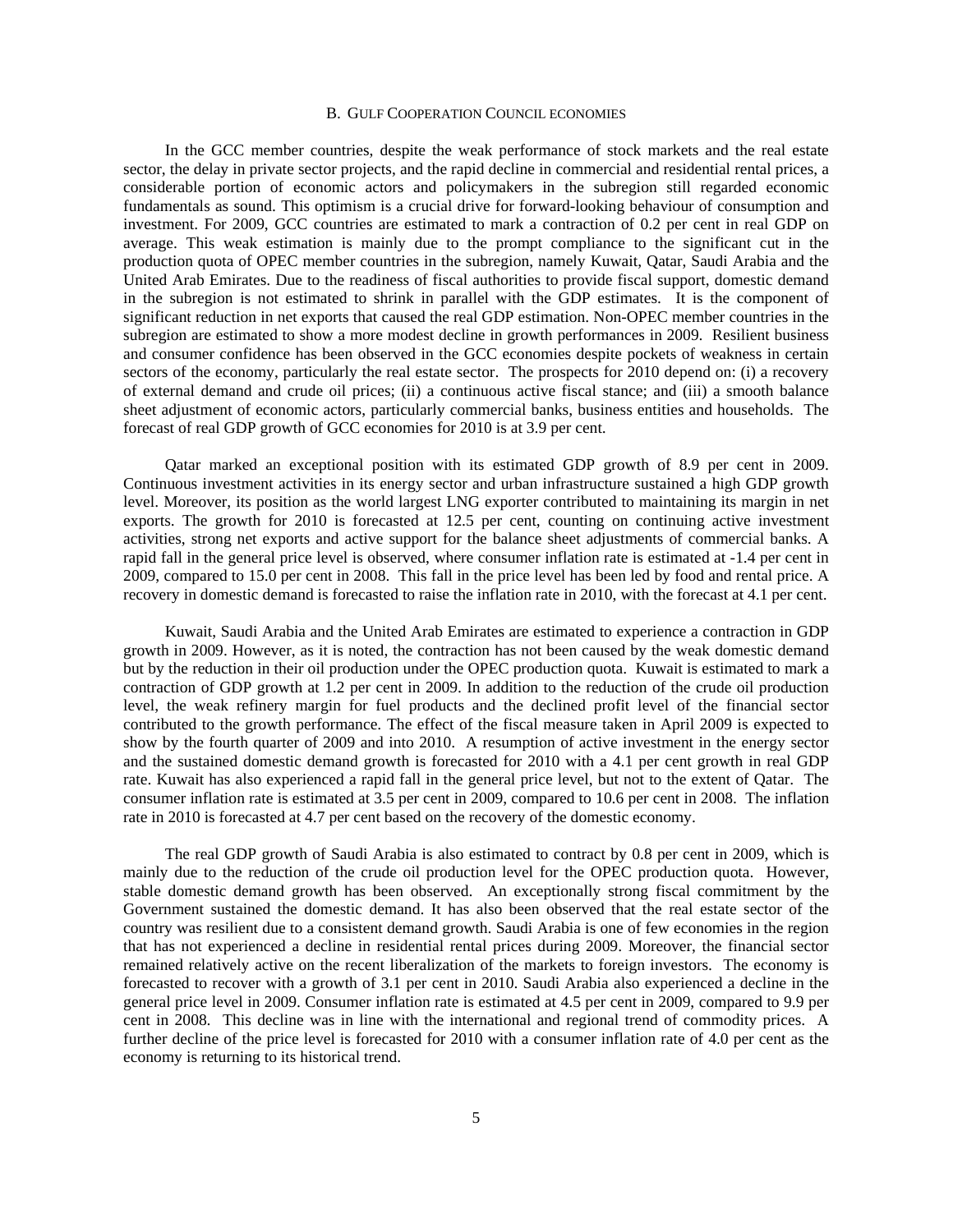The United Arab Emirates is estimated to record a contraction of real GDP at a rate of 1.5 per cent in 2009. The decline in net exports attributed to the reduction of the crude oil production level for the OPEC production quota. The active fiscal measures were implemented for 2009 and were announced for 2010. The fiscal support for domestic demand was particularly felt in Abu Dhabi, where the accumulated wealth of the fiscal authority was readily available. Its high exposure to international economic trends led Dubai into an abrupt slowdown in the financial and real estate sectors, with a sharp reduction observed in the construction activity. However, an efficiency drive of international trade activities retained Dubai's strategic regional advantage. In general, business sentiment and consumer confidence have been resilient in 2009, which will lead to a positive adjustment and forward-looking economic behaviour. The economy is forecasted to recover with a growth of 3.8 per cent in 2010. Due to the rapid decline in residential and commercial rent, as well as the internationally declining commodity prices, consumer inflation rate is estimated to mark 1.5 per cent in 2009, compared to 12.3 per cent in 2008. The economic recovery is forecasted to lead consumer inflation to 4.2 per cent in 2010.

 Non-OPEC members of the GCC countries, namely Bahrain and Oman, are estimated to mark a modest real GDP growth in 2009. Bahrain is estimated to register 2.8 per cent real GDP growth. The crude oil production level of Bahrain is estimated to increase moderately. As to other GCC countries, active fiscal measures already in place supported the domestic demand. Investment activities in the energy sector as well as the aluminium industry have been ongoing, which supplemented the weakened activities in the financial and real estate sectors. The sustained growth in the crude oil production level of the country warrants a positive growth. Moreover, the recovery in domestic demand is forecasted to enhance the growth path. The real GDP growth is forecasted at 3.6 per cent for 2010. A relative stability in the general price level has been observed in Bahrain. Consumer inflation rate is estimated at 2.5 per cent in 2009, compared to 3.5 per cent in 2008. The stable trend is forecasted to continue into 2010 with a 3.6 per cent consumer inflation rate.

 Oman is estimated to register a modest real GDP growth of 2.4 per cent in 2009. A consistent increase in crude oil as well as LNG production level contributed to the positive growth level. Moreover, the expansion of domestic demand continued owing to the fiscal measures of the Government. As the international exposure of the financial sector has been limited, the economy could weather a radical contraction of international trends. With the consistently growing crude oil and LNG production levels and the continuing active fiscal measures, the economy is forecasted to growth at 3.5 per cent in 2010. Oman's consumer inflation rate is estimated at 4.5 per cent in 2009, compared to 12.4 per cent in 2008. The declining trend is forecasted to continue in 2010 with a 3.2 per cent in the consumer inflation rate.

#### C. MORE DIVERSIFIED ECONOMIES

 The more diversified economies (MDEs) showed resilience in their growth performance in 2009. The MDEs are estimated to register an average growth of 4.1 per cent in real GDP in 2009. Despite a potential fragility in external balances in terms of relatively weak current account positions, domestic demand continued to grow with strong capital account positions. Moreover, oil exporters in the subregion, Egypt, Iraq, the Sudan, the Syrian Arab Republic and Yemen, were not under the OPEC production quota and could avert a sharp decline in crude oil production levels. The lower reliance on manufacturing exports and international capital markets saved the subregion from the initial impact of the global financial crisis. The export level to the United States and Europe was severely affected, but the effect on the aggregated economy is limited. Moreover, the funding liquidity stayed available due to the limited exposure to international money markets. It must be noted that economic development in the subregion mostly remained structural, covering such issues as chronically high unemployment. Property markets were affected, but by a moderate decline at the most. The prospects for 2010 depend on: (i) a recovery of external demand from the United States, European Union countries and GCC economies; (ii) a sufficient margin against the potential foreign exchange constraint; and (iii) active fiscal measures with international and regional support. The forecast of real GDP growth of the MDE economies for 2010 is at 4.9 per cent.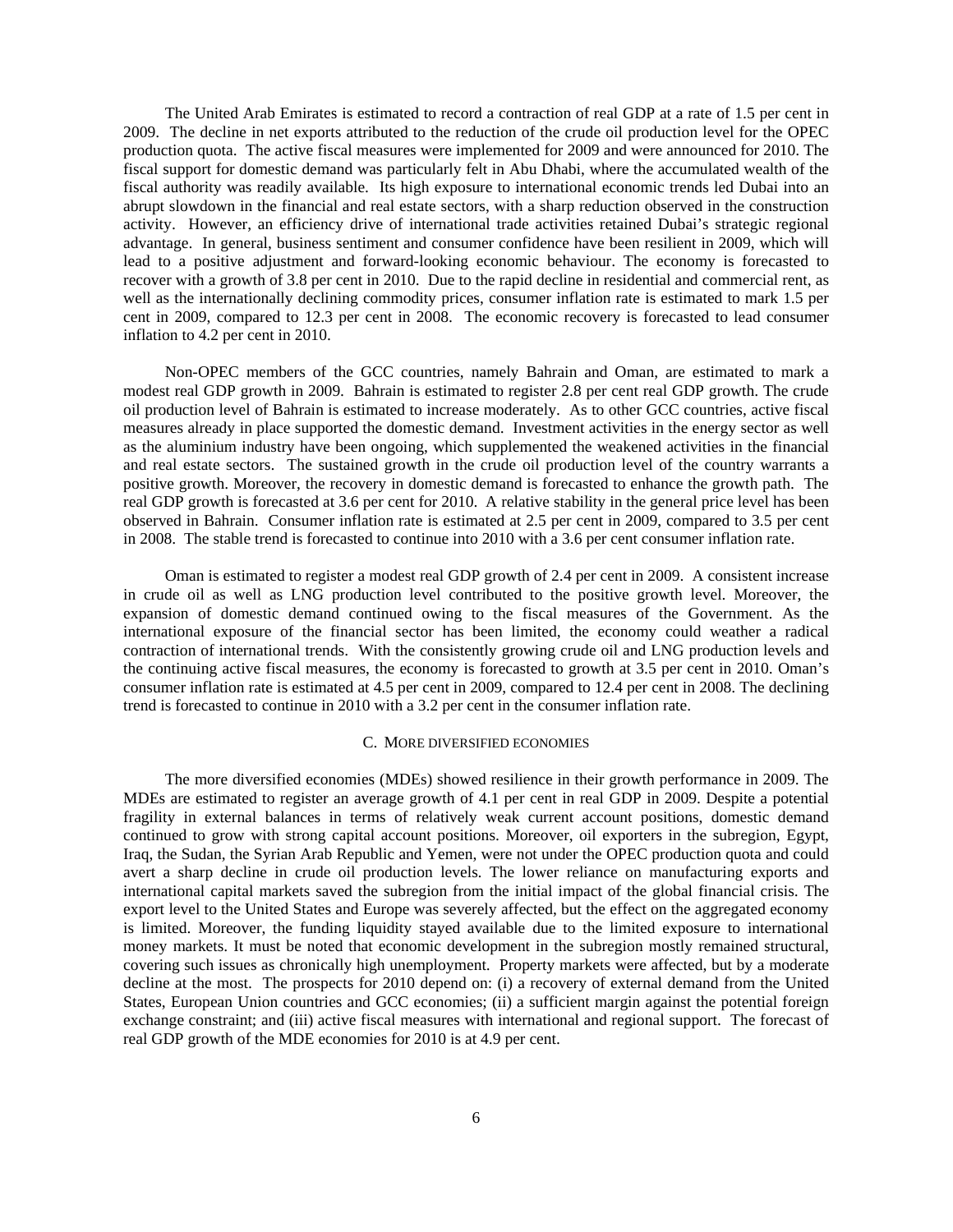Egypt is estimated to register a real GDP growth in 2009 of 4.5 per cent. A stable expansion of domestic demand has been observed, owing to the US\$2.75 billion fiscal package (LE 15 billion in local currency) that was announced in the previous year. Despite a sharp decline of exports to the United States and European Union countries, Egypt's largest trading partners, and the decline of service trade represented by the proceeds of Suez Canal, the potential weakness of the current account position was offset by the growing exports of natural gas and a relatively strong capital account position. The level of foreign reserves and the national currency exchange rate have remained stable throughout 2009. The recovery of external demand as well as a stable domestic demand growth with a planned second fiscal package for the fiscal year 2009-2010 will contribute to a forecasted growth in terms of real GDP at 5.5 per cent in 2010. Egypt's consumer inflation rate is estimated at 10.5 per cent in 2009, compared to 17.1 per cent in 2008. With the recorded firm foreign exchange rate against the US dollar, the high inflation rate is envisaged to have been caused by the weakness of the national currency against the euro and the ongoing growth of domestic demand. The Central Bank of Egypt will be active in aggregate demand management in order to keep the inflation rate under control. However, as the growth in domestic demand is expected to continue, consumer inflation is forecasted to be at 11.0 per cent for 2010.

 Iraq is estimated to register a real GDP growth of 5.2 per cent in 2009. Crude oil production has maintained its course of recovery due to continuing investments in the production capacity. Iraq has not been under the OPEC production quota in 2009 and the drop in oil export revenues was not as extreme as in other OPEC member countries. The improved security situation, albeit still fragile, enabled economic activities that were supported by active fiscal measures. Moreover, the Iraqi economy started to widen its international exposure by non-oil trading activities, particularly with Jordan. The real estate sector has been increasingly active and the financial sector marked a consistent, albeit still limited, growth. The fragile economic condition, including the increasing fiscal deficits, is expected to prevail over 2010, but the recovery in crude oil production, domestic economic activities and the resumed inflow of foreign investments will ensure a positive growth in 2010 at 6.1 per cent. Consumer inflation rate is estimated to be at 3.5 per cent in 2009 in line with the regional trend. With an expected consistent growth in domestic demand, the forecast for 2010 is at 6.1 per cent.

 Jordan is estimated to mark a real GDP growth in 2009 of 2.8 per cent. The decline in the mining and financial services sectors as well as a slow growth in domestic demand led the growth rate, which was modest compared to the 7.9 per cent growth in 2008. The Government has been active in supporting domestic demand to its fiscal ceiling by increasing capital spending in the first half of the year. The exports of apparel products from the qualifying industrial zones  $(QIZs)^3$  to the United States marked a rapid decline, but the export performance in total was supplemented by growing exports to Iraq. The decline in energy price and raw material imports for QIZs reduced the total imports, whereby the current account deficit in terms of GDP has narrowed from the level of 2008. The real estate sector has been resilient due to the active Government measure of tax exemption to households purchasing residential real estate. However, the economy is under a fiscal constraint as the Government is considering austerity measures in order to maintain its fiscal prudence. The decline in foreign grants has become another uncertain factor in light of the Government's latitude to provide fiscal support to buoy domestic demand. A moderate growth of 3 per cent is forecasted for 2010. The general price level has rapidly come down in 2009, with the consumer inflation rate estimated to mark 1.7 per cent, compared to 13.9 per cent in 2008. The consistent growth in domestic demand and such external factor as the national currency weakness against the euro is forecasted to lift the price level. Consumer inflation rate is forecasted to be at 4.5 per cent in 2010.

 Lebanon is estimated to mark a real GDP growth of 4.8 per cent in 2009. The improvement in the security situation since May 2008 continued to attract foreign funds and tourists. Construction activity maintained the level of the previous year, but a modest decline in the real estate sector has been observed in

 $\overline{\phantom{a}}$  3  $3$  Qualifying industrial zones (QIZs) are designated industrial zones from which products that satisfy certain conditions with respect to material inputs and local contents can enter the United States freely, without quotas or duty being imposed upon them. Among ESCWA member countries, Egypt and Jordan are eligible to negotiate QIZ protocols.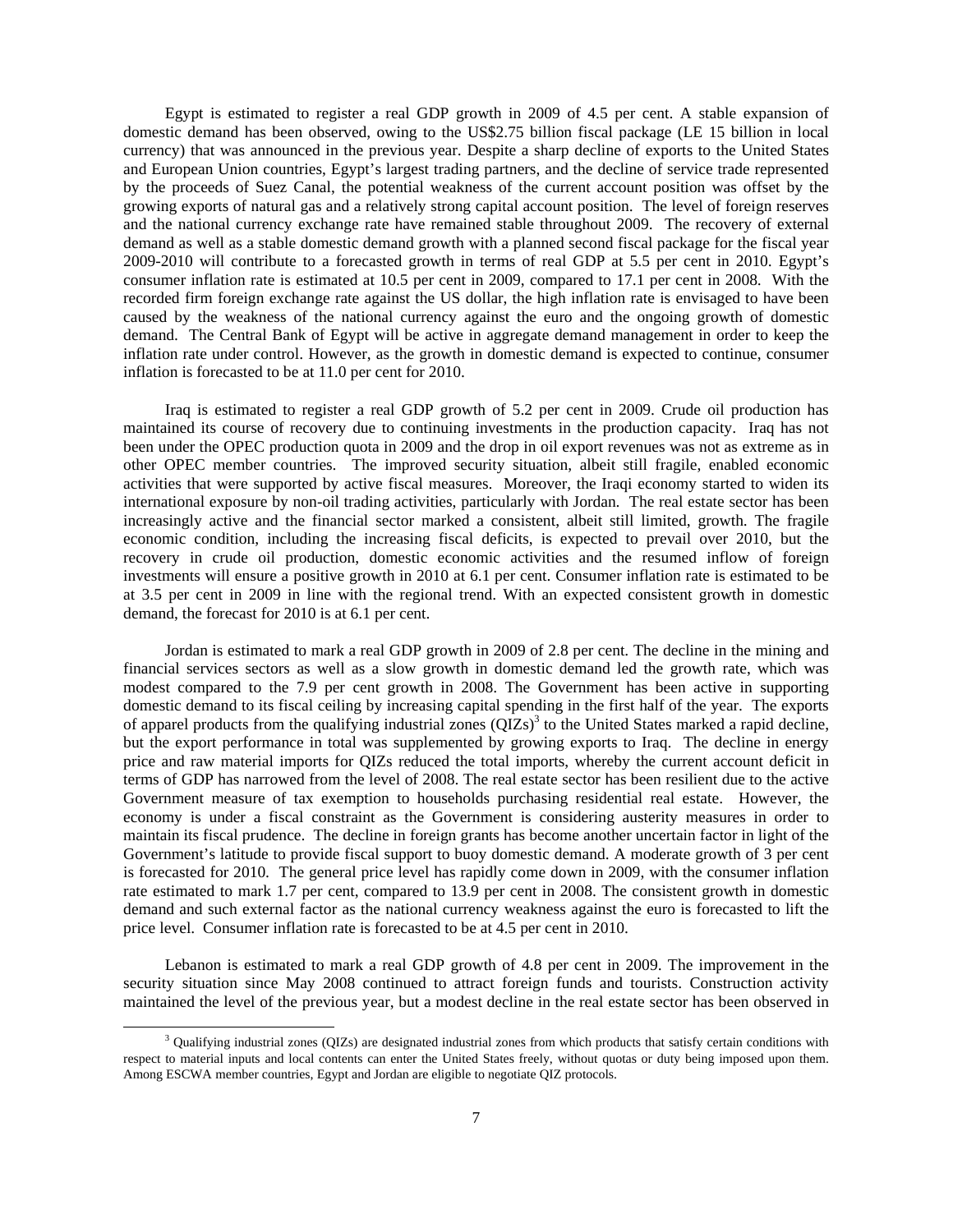light of the stagnating real estate prices. The current account deficit continued to deteriorate in terms of percentage over GDP. The trade deficit has widened in terms of percentage over GDP, but the decline in the inflows of workers remittances, which had been feared as one of the factor negative to the Lebanese economy following the global financial crisis, turned out to be moderate. The weak current account position was well supported by the strong capital account position, which led to a remarkable growth of foreign reserves throughout 2009. A further slowdown in real GDP growth is forecasted for Lebanon caused by an increasing fiscal constraint and a delayed moderate adjustment in real estate sector. Nevertheless, the economy is expected to maintain a positive growth path at the forecasted growth rate of 3.1 per cent. The general price level has sharply come down in 2009 with a consumer inflation rate estimated at 1.5 per cent, compared to 10 per cent in 2008. As is the case with Jordan, the consistent growth in domestic demand and such external factors as the national currency weakness against the euro is forecasted to lift the price level. Consumer inflation rate is forecasted to be at 3.9 per cent in 2010.

 Palestine is estimated to mark a contraction of real GDP at 1 per cent in 2009. The physical blockades, continuing security instability and hostilities have imposed severe constraints on the economic activities. A sharp decline of the Israeli economy depressed the economic situation in Palestine even further. Moreover, the intensity of Israeli military actions in the Gaza Strip during a period of 22 days in December 2008 and January 2009 caused devastating destruction to human and physical capital. Reconstruction efforts have been hampered by unpredictable flows of international development aid and a weak fiscal infrastructure in the territory. Such non-economic factors as the security issues still dominate the situation and prospects of the Palestinian economy. However, as reconstruction efforts continue with regional and international support, the economy is forecasted to register a modest 0.5 per cent recovery for 2010. Consumer price inflation has come down to 1.5 per cent in 2009, compared to 9.8 per cent in 2008. Following international trends, the general price level is forecasted to pick up to 3.0 per cent in 2010.

 The Sudan is estimated to mark a 4.5 per cent growth in 2009. On the production side, the steadily growing crude oil production and a stable agricultural sector contributed to the positive growth in spite of the decline in crude oil prices and oil export revenues. Moreover, an increasing inflow of foreign investments to the agricultural and energy sectors has been observed. However, the economy remained under a foreign exchange constraint, following which the Central Bank of Sudan placed a restriction on foreign currency transactions. Despite the significant foreign exchange ceiling, the growth in domestic demand has been consistent. Growing activities in services and the real estate sector have been observed both in Khartoum and Juba. However, the economy remains far from fully utilizing its potential due to non-economic factors in the country. Thus, the forecast for 2010 remains modest in light of a moderate growth of crude oil prices. The real GDP growth for 2010 is forecasted at 5 per cent. Due to the supply constraint of the foreign exchange ceiling, the consumer inflation rate is estimated to remain relatively high in 2009 at 9.5 per cent. This general trend is forecasted to continue in 2010, but a higher level of oil export revenues is estimated to relax the foreign exchange ceiling to have a slight decline in the general price level. Consumer inflation rate is forecasted at 9.0 per cent for 2010.

 The Syrian Arab Republic is estimated to register a 2.5 per cent growth in 2009. The decline in the crude oil production level as well as crude oil prices stood as the main negative factor for the economy's growth performance. However, domestic demand has continued to grow steadily in combination with accelerating economic liberalization measures. This was particularly the case in the financial sector as the Damascus Stock Exchange opened for trading in March 2009. A set of reform measures have gradually increased the fiscal and monetary authorities latitude for demand management. Nevertheless, the economy is under foreign exchange constraints. Relatively stringent foreign exchange restrictions, in spite of recent liberalization measures, could function to defend the domestic economy from negative external shocks, but it would also limit the scope for rapid growth in domestic demand with a tighter foreign exchange ceiling. With recovering crude oil prices, real GDP is forecasted to be at 3.5 per cent for 2010. The resilient domestic economy is in a position to attract foreign investments, but it depends on the speed of economic liberalization. Consumer inflation rate has come down from 15.2 per cent in 2008 to 3.7 per cent in 2009. It should be noted that the high inflation rate in 2008 is attributed to a one-time effect caused by the reduction